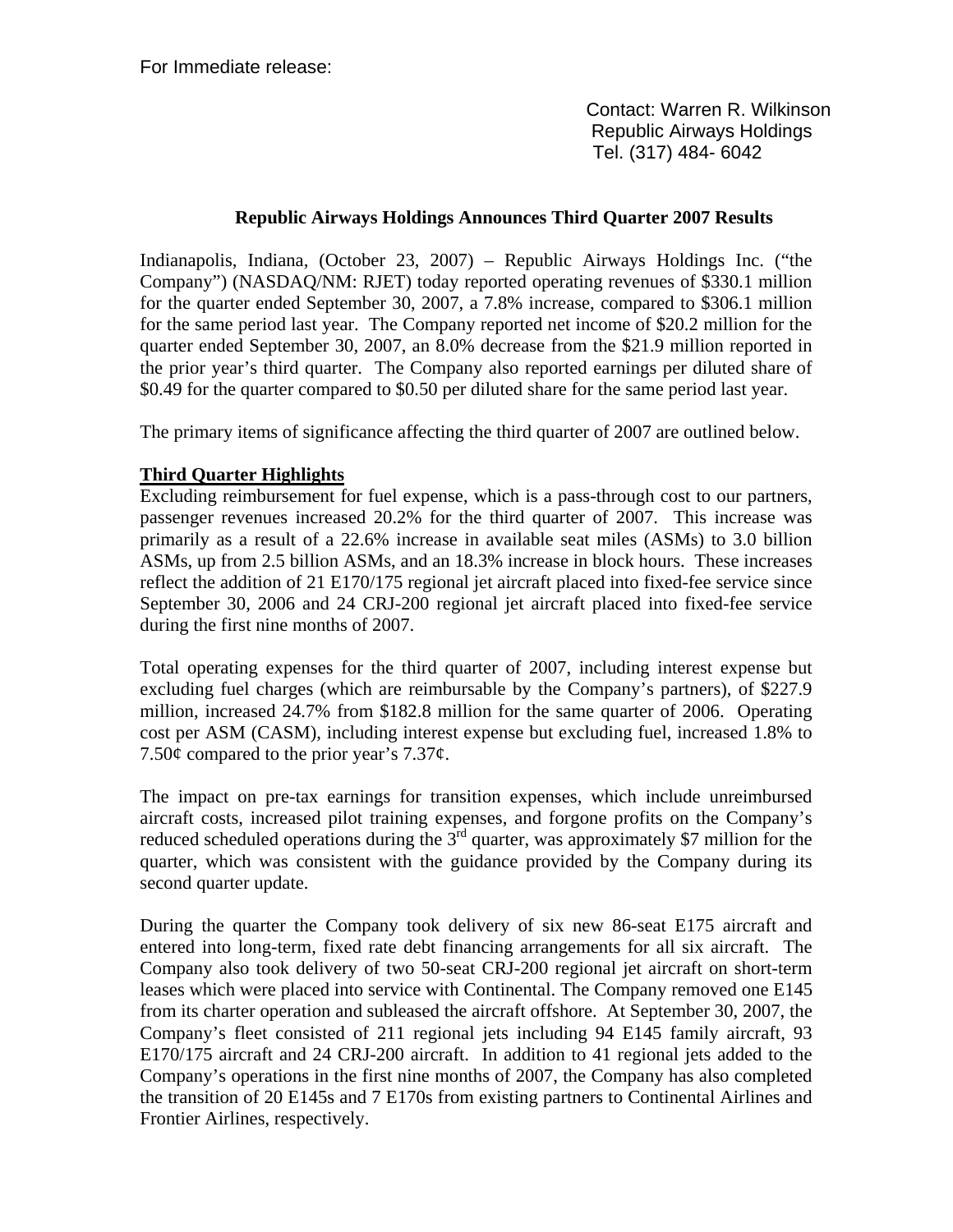On August 22, 2007, the Company amended its Jet Services Agreement with Delta Air Lines, Inc. to provide for the replacement of sixteen, 70-seat E170 aircraft with sixteen, 76-seat E175 aircraft. The new aircraft are expected to be placed into service during the second half of 2008 and the first quarter of 2009.

On August 22, 2007, the Company amended its Jet Services Agreement with United Air Lines, Inc. to provide for the operation of ten additional 70-seat E170 aircraft. The aircraft are expected to be placed into service during the fourth quarter of 2008 and the first quarter of 2009.

On August 28, 2007, the Company announced an authorization to purchase up to \$100 million of its common stock. As of September 30, the Company had repurchased approximately 3.3 million shares for \$64.3 million.

# **Future Commitments**

The Company expects to take delivery of 7 new E175s in the fourth quarter of 2007 and 27 new E175s during 2008. Additionally, 3 new E175s are scheduled for delivery in the first quarter of 2009. The Company has firm financing commitments in place for 28 of its 37 remaining firm aircraft at competitive interest rates. The Company expects to obtain competitive financing commitments on its remaining firm aircraft.

The Company also maintains options for up to 74 E170/190 aircraft for delivery beginning in March 2009.

# **Balance Sheet Information**

At September 30, 2007 the Company had \$183.1 million in cash and cash equivalents compared to \$195.5 million as of December 31, 2006. The Company has an aircraft deposit balance of \$62.1 million as of September 30, 2007 for future aircraft deliveries and option positions. The Company's long-term debt increased to \$1.68 billion as of September 30, 2007, compared to \$1.48 billion at December 31, 2006. All of the Company's long-term debt carries fixed interest rates, and is secured by the aircraft. The Company also has significant long-term operating lease obligations. At a 7% discount factor, the present value of these lease obligations was approximately \$793 million as of September 30, 2007.

### **Corporate Information**

Republic Airways Holdings, based in Indianapolis, Indiana is an airline holding company that owns Chautauqua Airlines, Republic Airlines and Shuttle America. The airlines offer scheduled passenger service on over 1,200 flights daily to 118 cities in 37 states, Canada, Mexico and Jamaica through airline services agreements with six U.S. airlines. All of the airlines' flights are operated under their airline partner brand, such as AmericanConnection, Continental Express, Delta Connection, Frontier Airlines, United Express and US Airways Express. As of September 30, 2007, the airlines employed approximately 4,500 aviation professionals and operated 211 regional jets.

The Company will conduct a telephone briefing to discuss its third quarter results tomorrow, October  $24<sup>th</sup>$  at 10:30 a.m. EDT. For those wishing to participate please call 800-798-2864 and for international calls please dial 617-614-6206; the pass code is 86274649. A live Web cast of this briefing will also be available online at www.rjet.com - investor relations.

### **Additional Information**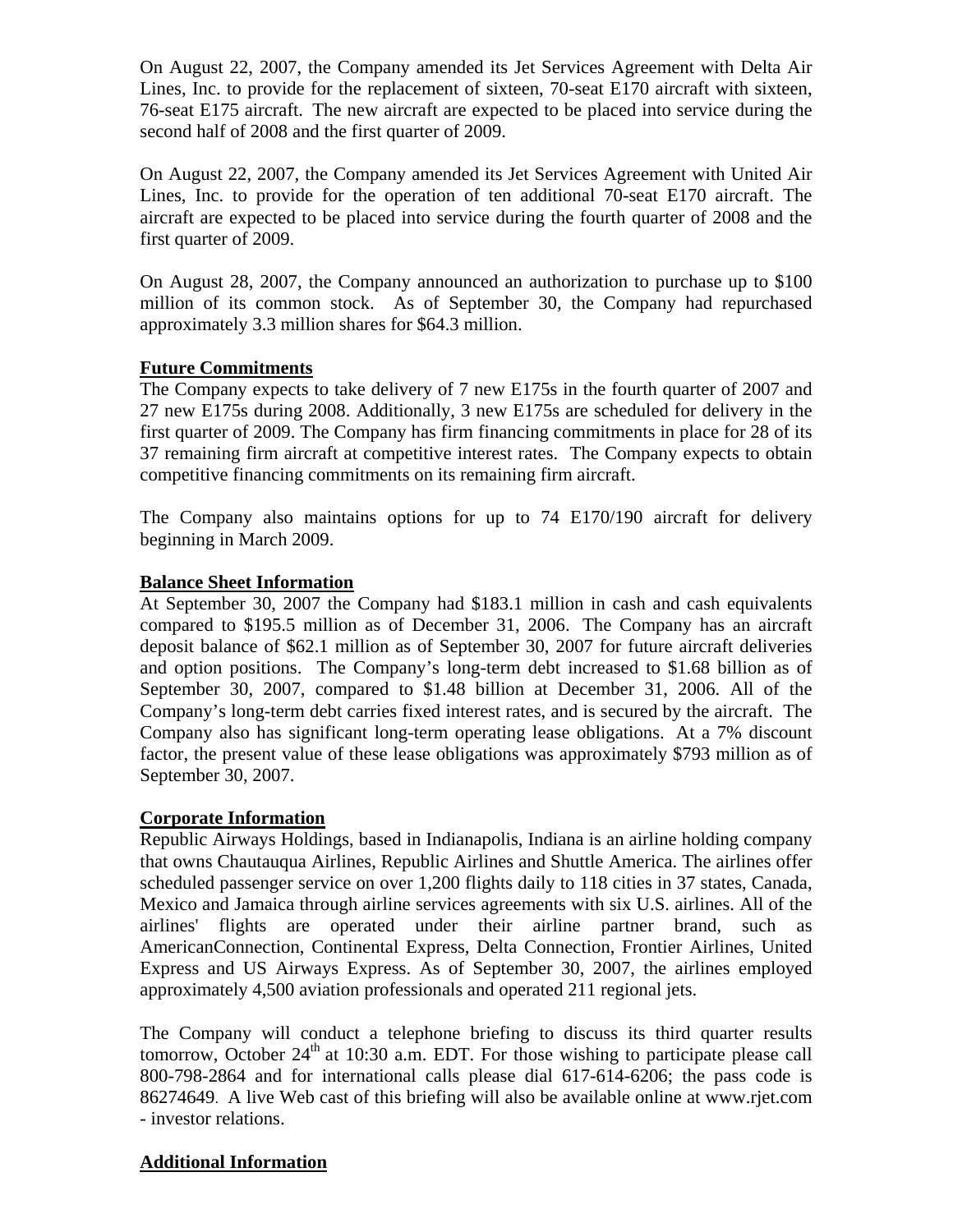In addition to historical information, this release contains forward-looking statements. Republic Airways may, from time-to-time, make written or oral forward-looking statements within the meaning of the Private Securities Litigation Reform Act of 1995. Such statements encompass Republic Airways' beliefs, expectations, hopes or intentions regarding future events. Words such as "expects," "intends," "believes," "anticipates," "should," "likely" and similar expressions identify forward-looking statements. All forward-looking statements included in this release are made as of the date hereof and are based on information available to Republic Airways as of such date. Republic Airways assumes no obligation to update any forward-looking statement. Actual results may vary, and may vary materially, from those anticipated, estimated, projected or expected for a number of reasons, including, among others, the risks discussed in our Form 10-K and our other filings made with the Securities and Exchange Commission, which discussions are incorporated into this release by reference.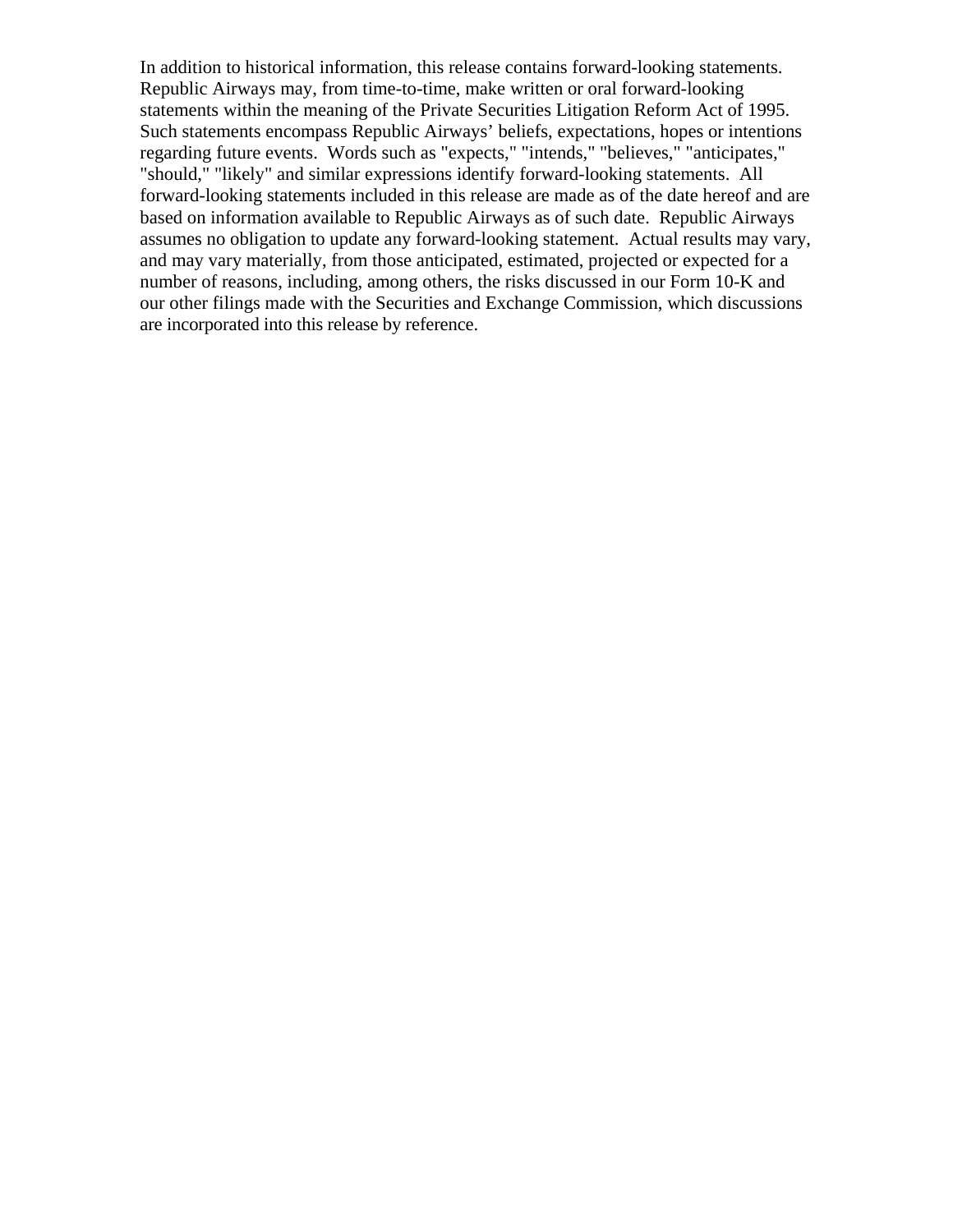### **REPUBLIC AIRWAYS HOLDINGS INC. AND SUBSIDIARIES CONSOLIDATED STATEMENTS OF INCOME (Dollars and Shares in Thousands, Except per Share Amounts) (Unaudited)**

| <b>Financial Highlights</b>                          | Three Months Ended September 30, |           |    |           |          |      | Nine Months Ended September 30, |    |           |          |  |
|------------------------------------------------------|----------------------------------|-----------|----|-----------|----------|------|---------------------------------|----|-----------|----------|--|
|                                                      |                                  | 2007      |    | 2006      | Change   | 2007 |                                 |    | 2006      | Change   |  |
| OPERATING REVENUES                                   |                                  |           |    |           |          |      |                                 |    |           |          |  |
| Passenger                                            | \$                               | 325,974   | \$ | 301,314   | 8.2%     | \$   | 926,861                         | \$ | 828,920   | 11.8%    |  |
| Other                                                |                                  | 4,108     |    | 4,818     | $-14.7%$ |      | 13,977                          |    | 18,869    | $-25.9%$ |  |
| Total operating revenues                             |                                  | 330,082   |    | 306,132   | 7.8%     |      | 940,838                         |    | 847,789   | 11.0%    |  |
| <b>OPERATING EXPENSES</b>                            |                                  |           |    |           |          |      |                                 |    |           |          |  |
| Wages and benefits                                   |                                  | 58,187    |    | 46,415    | 25.4%    |      | 163,685                         |    | 130,155   | 25.8%    |  |
| Aircraft fuel                                        |                                  | 71,682    |    | 89,766    | $-20.1%$ |      | 216,815                         |    | 248,426   | $-12.7%$ |  |
| Landing fees                                         |                                  | 14,140    |    | 11,382    | 24.2%    |      | 39,376                          |    | 30,468    | 29.2%    |  |
| Aircraft and engine rent                             |                                  | 33,706    |    | 25,130    | 34.1%    |      | 91,037                          |    | 69,876    | 30.3%    |  |
| Maintenance and repair                               |                                  | 36,115    |    | 28,953    | 24.7%    |      | 95,601                          |    | 75,856    | 26.0%    |  |
| Insurance and taxes                                  |                                  | 5,567     |    | 4,710     | 18.2%    |      | 14,216                          |    | 13,980    | 1.7%     |  |
| Depreciation and amortization                        |                                  | 27,061    |    | 23,824    | 13.6%    |      | 77,729                          |    | 67,322    | 15.5%    |  |
| Other                                                |                                  | 26,197    |    | 19,398    | 35.1%    |      | 75,577                          |    | 54,675    | 38.2%    |  |
| Total operating expenses                             |                                  | 272,655   |    | 249,578   | 9.2%     |      | 774,036                         |    | 690,758   | 12.1%    |  |
| OPERATING INCOME                                     |                                  | 57,427    |    | 56,554    | 1.5%     |      | 166,802                         |    | 157,031   | 6.2%     |  |
| OTHER INCOME (EXPENSE)                               |                                  |           |    |           |          |      |                                 |    |           |          |  |
| Interest expense                                     |                                  | (26, 903) |    | (22, 942) | 17.3%    |      | (78, 435)                       |    | (66, 772) | 17.5%    |  |
| Other income                                         |                                  | 3,108     |    | 2,633     | 18.0%    |      | 9,030                           |    | 7,247     | 24.6%    |  |
| Total other income (expense)                         |                                  | (23, 795) |    | (20, 309) | 17.2%    |      | (69, 405)                       |    | (59, 525) | 16.6%    |  |
| INCOME BEFORE INCOME TAXES                           |                                  | 33,632    |    | 36,245    | $-7.2%$  |      | 97,397                          |    | 97,506    | $-0.1%$  |  |
| <b>INCOME TAX EXPENSE</b>                            |                                  | 13,462    |    | 14,313    | $-5.9%$  |      | 38,906                          |    | 38,419    | 1.3%     |  |
| <b>NET INCOME</b>                                    |                                  | 20,170    |    | 21,932    | $-8.0%$  |      | 58,491                          |    | 59,087    | $-1.0%$  |  |
| PER SHARE, BASIC                                     | \$                               | 0.50      | \$ | 0.52      | $-3.8%$  | \$   | 1.41                            | \$ | 1.41      | 0.0%     |  |
| PER SHARE, DILUTED<br>Weighted Average Common Shares | \$                               | 0.49      | \$ | 0.50      | $-2.0%$  | \$   | 1.38                            | \$ | 1.36      | 1.5%     |  |
| <b>Basic</b>                                         |                                  | 40,583    |    | 42,205    | $-3.8%$  |      | 41,502                          |    | 41,996    | $-1.2%$  |  |
| <b>Diluted</b>                                       |                                  | 40,868    |    | 43,539    | $-6.1%$  |      | 42,315                          |    | 43,297    | $-2.3%$  |  |